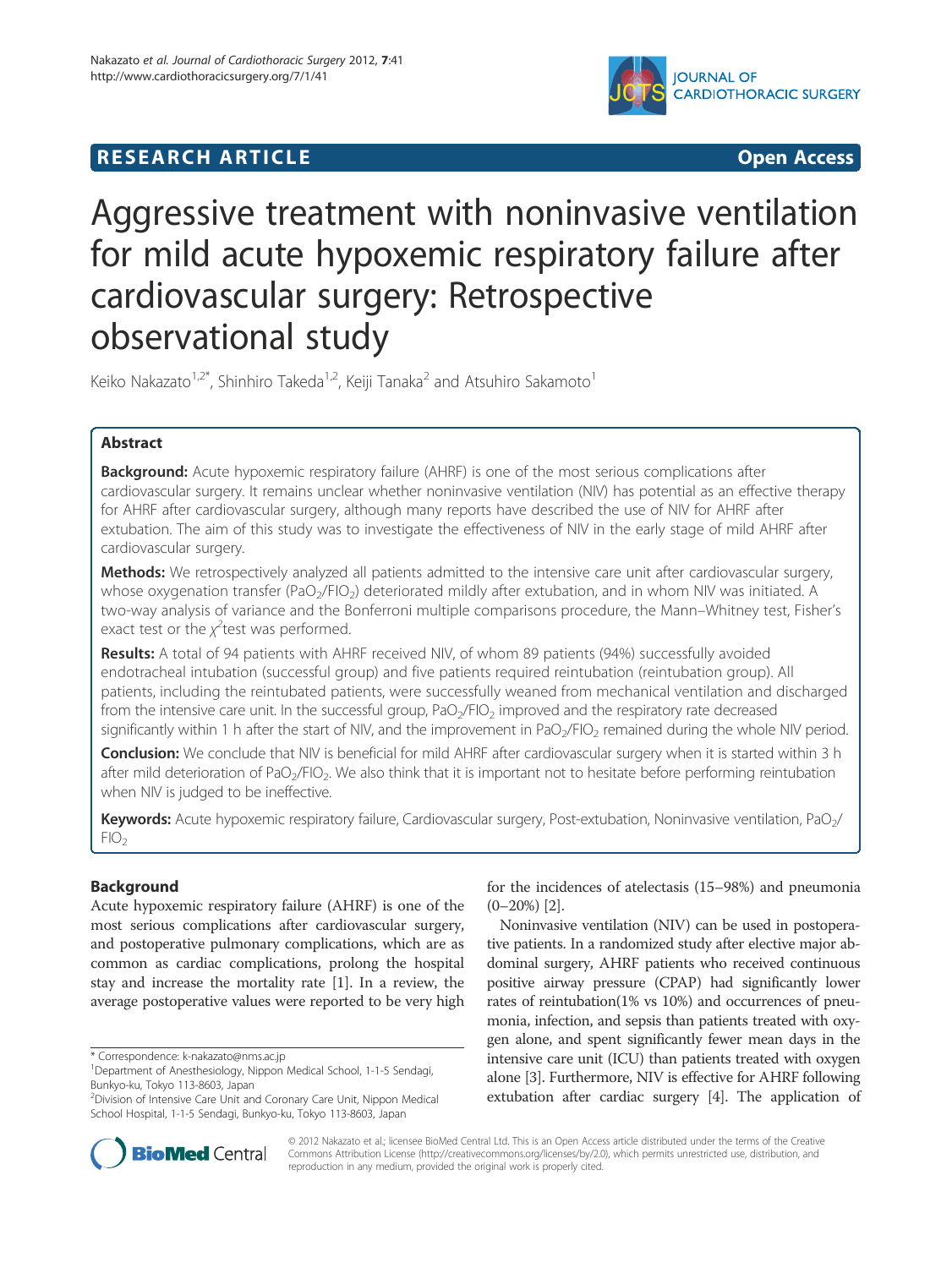CPAP was reported to be associated with fewer pulmonary complications (PaO<sub>2</sub>/FIO<sub>2</sub> < 100 mmHg, atelectasis, pneumonia, reintubation rate (4% vs 16%)) compared with the control group, and the mean length of hospital stay was significantly shorter in the CPAP group among patients who underwent elective prosthetic replacement of the thoracoabdominal aorta [4]. On the other hand, NIV did not prevent the need for reintubation or reduce mortality for unselected AHRF patients after extubation in some reports. In a multicenter randomized trial for AHRF patients after extubation, there was no difference in the need for reintubation (48% vs 48%) between the NIV group and the standard therapy group, and the mortality in the ICU was higher in the NIV group than in the standard therapy group [5]. In another randomized study for AHRF patients after extubation, there was no difference in the rates of reintubation (72% vs 69%) or hospital mortality between the NIV group and the standard medical therapy group, and similarly no difference was found in the duration of mechanical ventilation or length of ICU or hospital stay [6].

New potential indications of NIV will also be discussed, such as prophylactic NIV, especially in the postoperative or post-extubation period. Although the treatment procedure of AHRF after cardiac surgery remains unclear, we think that aggressive use of NIV for the early stage of mild AHRF is more effective at reducing reintubation rates and mortality. Further studies are needed for this situation before NIV can be regarded as a first-line treatment [7].

The aim of this study was to investigate the effectiveness of NIV in the early stage of mild AHRF after cardiovascular surgery.

# Methods

We retrospectively analyzed all patients who were admitted to the ICU of Nippon Medical School Hospital after cardiovascular surgery from April 2007 to March 2011. We conducted a retrospective and observational study of all AHRF patients after cardiovascular surgery in whom NIV was used in the ICU as initial ventilatory support. The ethical committee in our hospital has established that a retrospective study involving research of medical records can be conducted without authorization from the committee.

AHRF was defined according to a randomized study [3]. The indications for NIV in AHRF patients were determined by the physicians, and required the following clinical or physiologic criteria: oxygenation transfer deterioration  $(PaO<sub>2</sub>/FIO<sub>2</sub> \le 300 mmHg)$ ; severe respiratory distress with dyspnea; respiratory rate> 20 breaths/min; typical findings on chest radiograph; use of accessory muscles; or extensive diaphoresis after extubation. In addition, the extubation criteria were as follows: oxygenation (PaO<sub>2</sub> ≥ 100 mmHg,  $FIO<sub>2</sub> \le 0.4$ , and positive end-expiratory pressure (PEEP)  $\le 4$ cmH2O); clear consciousness level; normal temperature

( $> 35^{\circ}$ C to  $< 38^{\circ}$ C); and no use of excessive vasoactive agents.

In our ICU, NIV was performed according to a standardized procedure. Patients received NIV with a BiPAP Vision (Respironics, Murrysville, PA, USA) via a total face mask. The initial PEEP was  $4-10$  cmH<sub>2</sub>O, and subsequently adjusted to improve patient comfort.  $FIO<sub>2</sub>$  was adjusted to achieve  $SpO<sub>2</sub>$  of more than 94%, and if necessary, the pressure support was adjusted to maintain a tidal volume of 6–10 ml/kg. The head of the bed was raised at 30–45° during ventilation to minimize the risk of aspiration.

A clinical assessment (heart rate, arterial blood pressure, level of consciousness,  $SpO<sub>2</sub>$ , and respiratory rate) was performed regularly, as well as assessments of patient discomfort, air leaks around the mask, gastric distension, pressure sores, or facial skin necrosis. Arterial blood gases were tested prior to the initiation of NIV and then hourly for the first 2 h of NIV. Arterial blood gases were also tested when the patients were weaned from NIV or reintubated [8].

Successful NIV was defined as rapid improvement in the clinical status and gas exchange, with return to the earlier stable respiratory condition. Failure of NIV was defined as the need for endotracheal reintubation and mechanical ventilation during the ICU stay, irrespective of the reason.

We collected the following information: age; sex; risk factors including hypertension, diabetes mellitus, and renal replacement therapy if it was needed; Acute Physiology and Chronic Health Evaluation (APACHE) II score and Simplified Acute Physiology Score (SAPS) II at the start of NIV; reasons for AHRF; and outcomes including reintubation, ICU mortality, and in-hospital mortality. Arterial blood gases, heart rate, arterial blood pressure, and respiratory rate were recorded prior to the start of NIV, within 1, 2 and 6 h of the NIV start, and at discontinuation of NIV or reintubation.  $FIO<sub>2</sub>$ , pressure support, and PEEP were also recorded. We recorded the reasons for reintubation and renal replacement therapy if they were required.

In regard to reasons of AHRF, cardiogenic pulmonary edema was diagnosed if a patient had typical findings on chest radiographs, and widespread rales without a history suggesting pulmonary aspiration or infection, and high estimated right atrial pressure, and pulmonary artery pressures in echocardiography. Atelectasis was diagnosed if chest radiographs revealed a partial collapse of lung. Acute lung injury (ALI) was defined according to the American-European Consensus Conference on ARDS [9].

Statistical analysis was between the successful group and the reintubation group, or within-group over time. A twoway analysis of variance and the Bonferroni multiple comparisons procedure were performed to distinguish withingroup differences over time. The Mann–Whitney test was performed to evaluate differences within the same time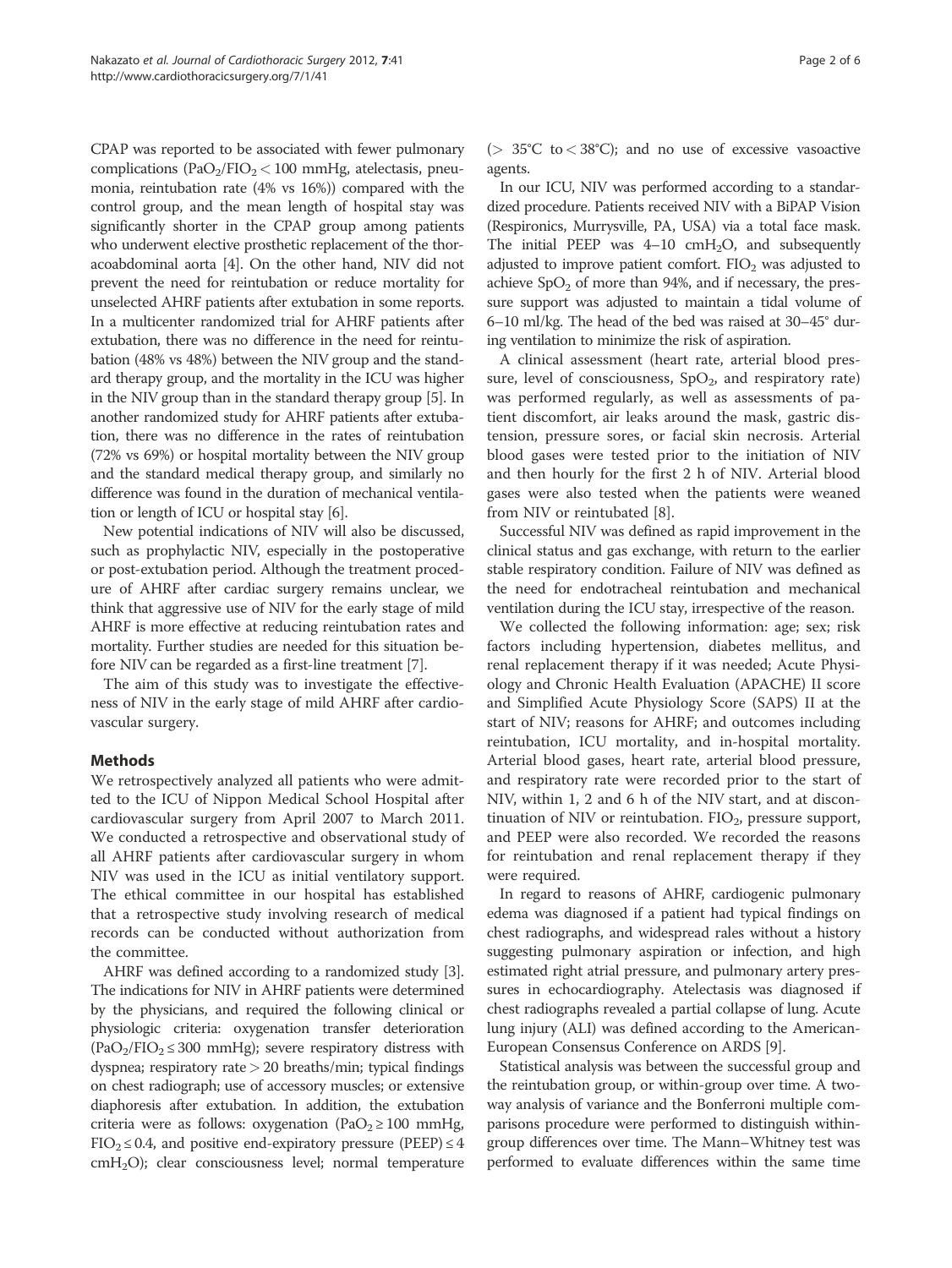period and differences in the patient characteristics between the groups. Fisher's exact test or the  $\chi^2$  test was used to compare the reintubation rates, ICU mortality rates, and final in-hospital mortality rates, and to determine differences in the patient characteristics. The statistical analyses were performed using SPSS II (Abacus Concepts, Berkeley, CA, USA). All values are reported as means ± SD, and all values of  $P < 0.05$  were considered to be statistically significant.

# Results

A total of 94 patients received NIV, of whom 89 patients (94%) successfully avoided endotracheal intubation (successful group) and five patients required reintubation (reintubation group) (Table 1). All patients, including the reintubated patients, were successfully weaned from mechanical ventilation and discharged from the ICU.

Regarding the patient characteristics, there were no significant differences except for the numbers of patients with hypertension between the two groups (Table 1). Cardiogenic pulmonary edema was the major cause of AHRF, with atelectasis as the second most common cause (Table 1). There were no significant differences between

Table 1 Patient characteristics and factors related to NIV

the two groups in the reasons for AHRF. The successful rate of NIV was 97% for AHRF caused by cardiogenic pulmonary edema, which was higher than the average successful rate. On the other hand, the successful rate of NIV was lower for AHRF caused by atelectasis (92%) or acute lung injury (89%) compared with the average successful rate.

Overall, 90% of all AHRF patients were managed by CPAP. In both groups, the time from hypoxemia to starting NIV was within 3 h (Table 1).

In the reintubation group, two patients were reintubated as soon as NIV was started and we determined that NIV was ineffective. Two other patients were reintubated at 4 h and 16 h after the start of NIV, because  $PaO<sub>2</sub>/FIO<sub>2</sub>$ improved within 2 h of NIV but then deteriorated, and respiratory discomfort reappeared. Although one other patient had successful NIV, the patient underwent tracheal reintubation after 51 h of NIV because of disquiet (Table 2). All the reintubated patients were successfully weaned from conventional mechanical ventilation and discharged from the ICU.

Patients who underwent more than two surgical procedures tended to be reintubated more frequently than patients who underwent one surgical procedure. In the

|                                         | <b>Total</b> | Successful  | Reintubation | P value |
|-----------------------------------------|--------------|-------------|--------------|---------|
| Number of patients (%)                  | 94           | 89 (94%)    | 5(6%)        |         |
| Age; years                              | $67 \pm 9$   | $68 \pm 9$  | $63 \pm 8$   | 0.1995  |
| Sex; female/male                        | 30/64        | 29/60       | 1/4          | 0.5569  |
| APACHE II score                         | $15 \pm 5$   | $15 \pm 5$  | $18 + 4$     | 0.1793  |
| SAPS II                                 | $28 \pm 7$   | $28 \pm 7$  | $30 \pm 6$   | 0.5717  |
| Hypertension; n (%)                     | 63           | 62 (70%)*   | 1(20%)       | 0.0215  |
| Diabetes mellitus; n (%)                | 38           | 36 (40%)    | 2 (40%)      | 0.9841  |
| Renal replacement therapy; n (%)        | 20           | 19 (21%)    | 1(20%)       | 0.9429  |
| Reasons for AHRF; n (%)                 |              |             |              |         |
| Cardiac pulmonary edema                 | 58           | 56 (63%)    | 2(40%)       | 0.3049  |
| Atelectasis                             | 26           | 24 (27%)    | 2(40%)       | 0.5261  |
| ALI                                     | 9            | 8 (9%)      | 1(20%)       | 0.4155  |
| Exacerbation of COPD                    | 1            | $1(1\%)$    | $0(0\%)$     | 0.8117  |
| Mode of NIV; n (%)                      |              |             |              |         |
| CPAP                                    | 85           | 82 (92%)    | 3(60%)       | 0.0586  |
| Bilevel-PAP                             | 9            | 7(8%)       | 2 (40%)      | 0.0586  |
| PEEP (cmH <sub>2</sub> O)               | 7 ± 2        | 7 ± 2       | 7 ± 2        | 0.8293  |
| Pressure support (cmH <sub>2</sub> O)   | $4 \pm 2$    | $4 \pm 1$   | $4 \pm 3$    |         |
| Time from hypoxemia to starting NIV (h) | $2 \pm 2$    | $2 \pm 2$   | $3 \pm 3$    | 0.5394  |
| Time from extubation to NIV (h)         | $20 \pm 20$  | $21 \pm 21$ | $8 \pm 9$    | 0.1638  |
| NIV duration (h)                        | $31 \pm 24$  | $32 \pm 23$ | $24 \pm 37$  | 0.1112  |

Data are shown as the mean  $\pm$  SD unless otherwise indicated.

NIV, noninvasive ventilation; APACHE, Acute Physiology and Chronic Health Evaluation; SAPS, Simplified Acute Physiology Score; AHRF, acute hypoxemic

respiratory failure; ALI, acute lung injury; COPD, chronic obstructive pulmonary disease; CPAP, continuous positive airway pressure; Bilevel-PAP, bilevel-positive airway pressure; PEEP, positive end-expiratory pressure.

 $*P < 0.05$  vs. reintubation group.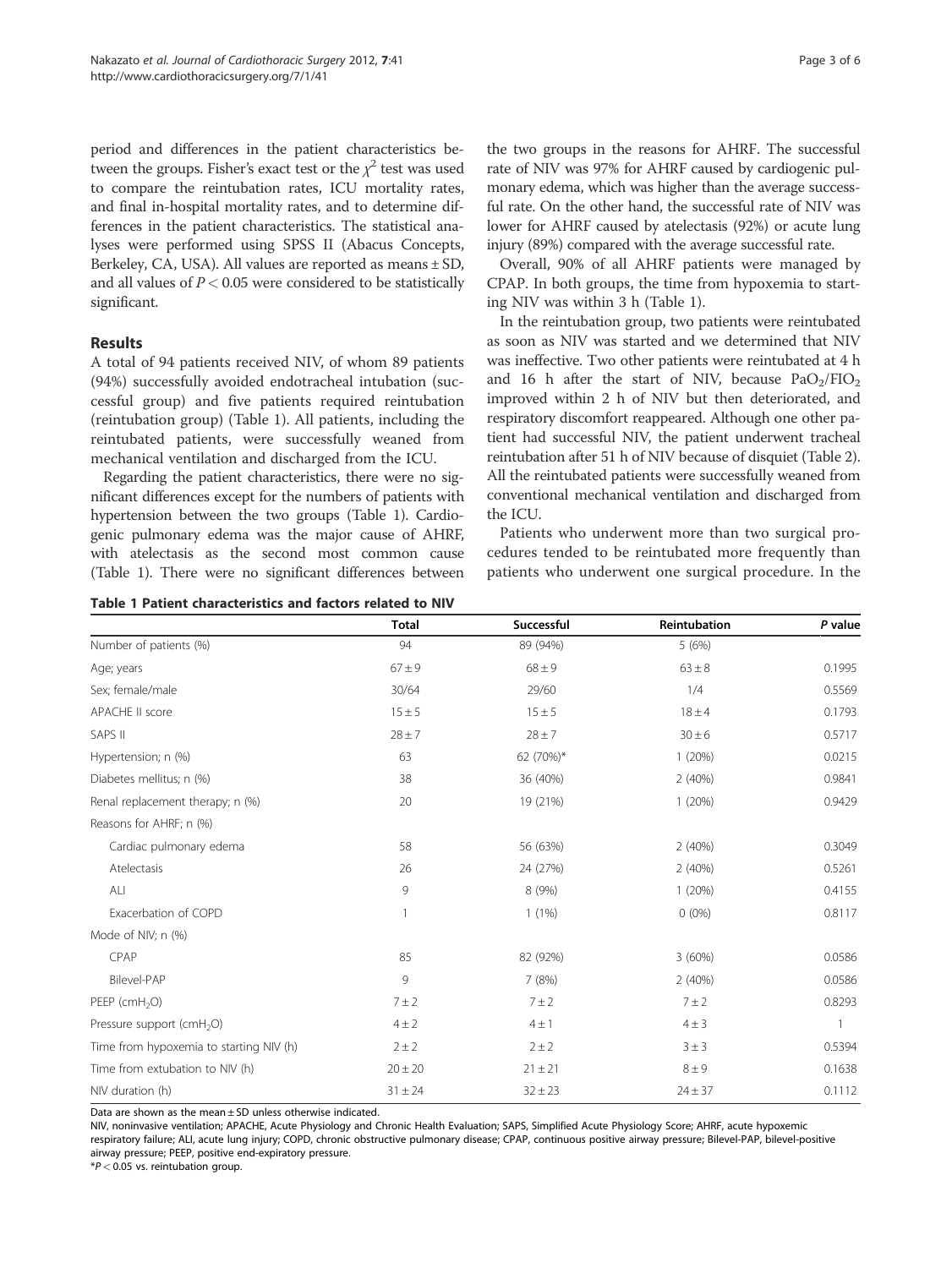### Table 2 Reintubation group

|      | -                           |                                             |                                    |                             |                            |
|------|-----------------------------|---------------------------------------------|------------------------------------|-----------------------------|----------------------------|
| Case | <b>Reasons for AHRF</b>     | <b>Time from NIV</b><br>to reintubation (h) | <b>Reasons for</b><br>reintubation | Length of<br>intubation (h) | Surgical procedures        |
|      | Cardiogenic pulmonary edema | 0                                           | Hypoxemia                          | 36                          | <b>DVR</b>                 |
|      |                             |                                             |                                    |                             | TAP                        |
| 2    | Cardiogenic pulmonary edema | $\overline{4}$                              | Hypoxemia                          | 14                          | CABG                       |
| 3    | Atelectasis                 | 51                                          | Disquiet                           | 56                          | CABG                       |
|      |                             |                                             | Rejection of mask                  |                             | Regeneration therapy       |
| 4    | Atelectasis                 | 0                                           | Hypoxemia                          | 87                          | <b>DVR</b>                 |
|      |                             |                                             |                                    |                             | TAP                        |
| .5   | ALI                         | 16                                          | Hypoxemia                          | 56                          | <b>OPCAB</b>               |
|      |                             |                                             |                                    |                             | Right lower lung lobectomy |

AHRF, acute hypoxemic respiratory failure; NIV, noninvasive ventilation; ALI, acute lung injury.

DVR, double valve replacement; TAP, tricuspid annuloplasty; CABG, coronary artery bypass grafting; OPCAB, off-pump coronary artery bypass grafting.

successful group, 24 patients (27%) underwent more than two surgical procedures, compared with four patients (80%) in the reintubation group.

No patients died in the ICU in both groups. Four patients (5%) in the successful group and one patient (20%) in the reintubation group died in the hospital  $(P = 0.1328)$ . Their AHRF in the ICU improved, and they were managed under stable conditions in the general ward, and their hospital deaths had other causes.

 $PaO<sub>2</sub>/FIO<sub>2</sub>$  at baseline was significantly higher in the successful group than in the reintubation group. In the successful group,  $PaO<sub>2</sub>/FIO<sub>2</sub>$  improved and the respiratory rate decreased significantly within 1 h after the start of NIV.  $PaO<sub>2</sub>/FIO<sub>2</sub>$  in the successful group was significantly better than in reintubation group during the whole NIV period.  $PaO<sub>2</sub>/FIO<sub>2</sub>$  did not improve in the reintubation group (Table 3).

#### **Discussion**

In this study, we found that 94 patients with postextubation AHRF after cardiovascular surgery received NIV, that 89 patients (94%) successfully avoided endotracheal intubation, and that NIV was effective for mild AHRF after cardiovascular surgery. All patients, including the reintubated patients, were successfully weaned from mechanical ventilation and discharged from the ICU. We think that it is important not to hesitate before performing reintubation when NIV is judged to be ineffective.

In this study, high successful rates of NIV for AHRF after cardiovascular surgery were observed because cardiogenic pulmonary edema was the major cause of AHRF, and atelectasis was the second most common cause. There is high quality evidence from meta-analyses and randomized trials that NIV decreases the need for intubation, and improves respiratory parameters, such as heart rate, dyspnea,

| Table 3 Changes in hemodynamics, arterial blood gas values, and respiratory rates |  |
|-----------------------------------------------------------------------------------|--|
|-----------------------------------------------------------------------------------|--|

|                     | Group        | <b>Baseline</b>            | Within 1 h                     | Within 2 h               | Within 6 h                     | <b>Discontinuation of</b><br>NIV or reintubation |
|---------------------|--------------|----------------------------|--------------------------------|--------------------------|--------------------------------|--------------------------------------------------|
| Heart rate (bpm)    | Successful   | $89 \pm 15$                | $87 \pm 17$                    | $86 \pm 15$              | $86 \pm 17$                    | $84 \pm 15$ $*2$                                 |
|                     | Reintubation | $97 \pm 19$                | $96 \pm 17$                    | $99 \pm 12$              | $95 \pm 11$                    | $92 \pm 10$                                      |
| Mean arterial blood | Successful   | $76 \pm 15$                | $77 \pm 13$                    | $75 \pm 13$              | $77 \pm 12$                    | $78 \pm 11$                                      |
| pressure (mmHg)     | Reintubation | $77 \pm 18$                | $74 \pm 8$                     | $74 \pm 4$               | $74\pm8$                       | $74 \pm 12$                                      |
| pH                  | Successful   | $7.44 \pm 0.05$            | $7.39 \pm 0.17$                | $7.44 \pm 0.04$          | $7.43 \pm 0.12$                | $7.45 \pm 0.05$                                  |
|                     | Reintubation | $7.40 \pm 0.13$            | $7.44 \pm 0.05$                | $7.40 \pm 0.16$          | $7.45 \pm 0.07$                | $7.40 \pm 0.15$                                  |
| $PaO2/FIO2$ (mmHg)  | Successful   | $143 \pm 44$ <sup>+1</sup> | $206 \pm 79$ <sup>*2, †1</sup> | $218 \pm 66$ $^{*2, +1}$ | $231 \pm 72$ <sup>*2, †2</sup> | $244 \pm 67$ <sup>*2, †2</sup>                   |
|                     | Reintubation | $103 \pm 28$               | $134 \pm 79$                   | $139 \pm 96$             | $129 \pm 58$                   | $103 \pm 41$                                     |
| $PaCO2$ (mmHg)      | Successful   | $37 + 5$                   | $37 + 5$                       | $38 \pm 5$               | $38 \pm 4$                     | $38 + 5$                                         |
|                     | Reintubation | $45 \pm 14$                | $48 \pm 22$                    | $47 \pm 20$              | $41 \pm 4$                     | $48 \pm 20$                                      |
| Respiratory rate    | Successful   | $25 \pm 6$                 | $23 \pm 5$ <sup>*2</sup>       | $22 \pm 5$ <sup>*2</sup> | $21 \pm 4^{*2}$                | $22 \pm 4^{*2}$                                  |
| (breaths/min)       | Reintubation | $25 \pm 4$                 | $26 \pm 6$                     | $26 \pm 7$               | $23 \pm 10$                    | $23 \pm 10$                                      |

Data are shown as the mean  $\pm$  SD.

NIV, noninvasive ventilation.<br>\*1  $P < 0.05$ , \*2  $P < 0.01$  vs. baseline.

<sup>†1</sup>  $P < 0.05$ , <sup>†2</sup>  $P < 0.01$  between the two groups.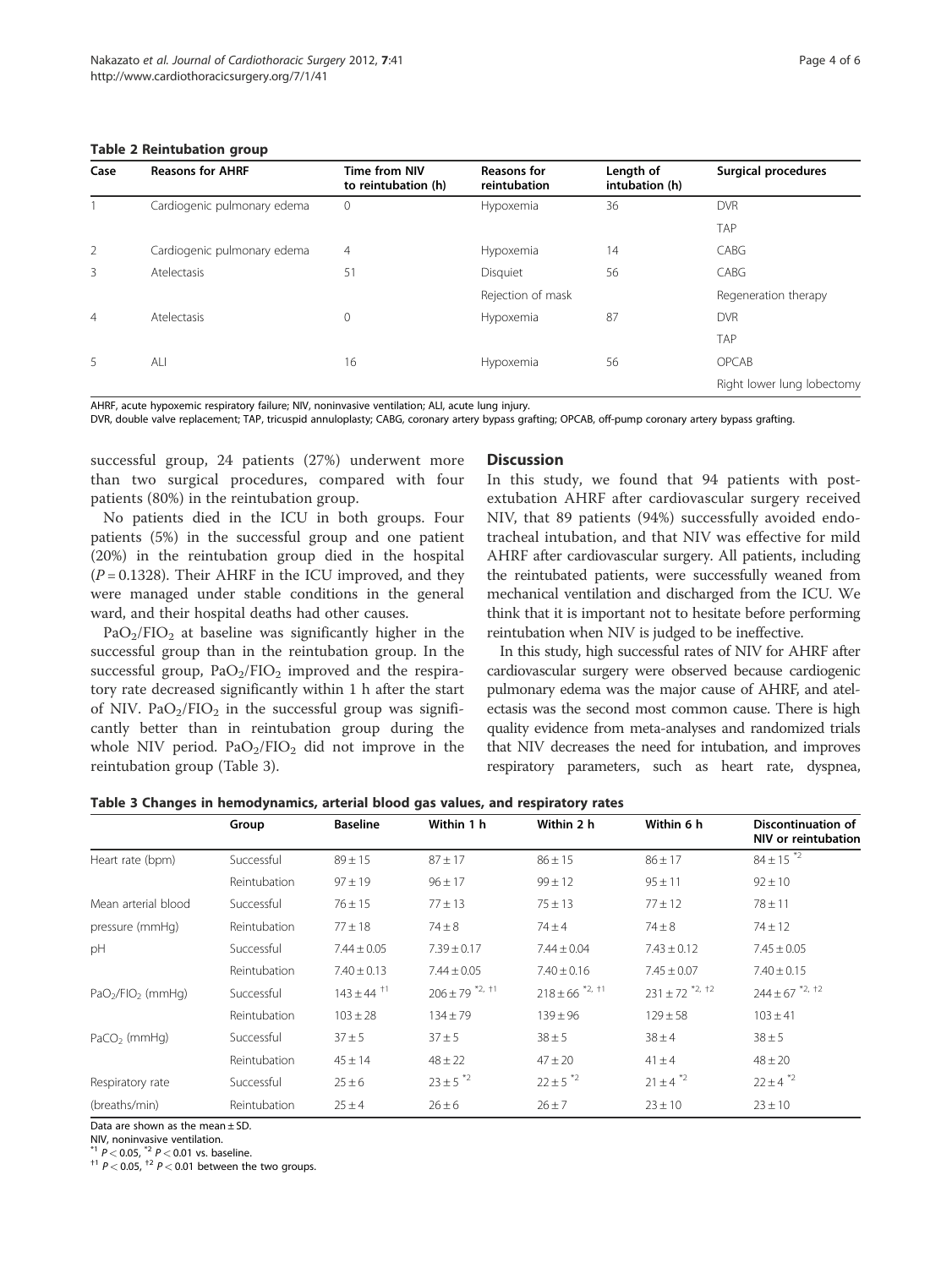hypercapnia, and acidosis, in patients with cardiogenic pulmonary edema [10-13]. A meta-analysis of 13 trials (1,369 patients) found that patients who received CPAP plus standard care had a lower hospital mortality rate than those who received standard care alone [13]. Furthermore, the frequent incidence of atelectasis is a major concern after cardiovascular surgery, because it contributes to the deterioration of pulmonary function and oxygenation. The available evidence suggests that any type of lung expansion intervention is better than no prophylaxis. Incentive spirometry is the least labor-intensive technique, while CPAP is particularly beneficial for patients who cannot participate in incentive spirometry or deep breathing exercises [1]. In this study, AHRF caused by acute lung injury was present in a small number of patients. In a retrospective case–control study of 3,278 patients who underwent cardiac surgery and cardiopulmonary bypass, 13 patients (0.4%) developed acute respiratory distress syndrome during the postoperative period, and their mortality rate was 15% [14]. We should be aware of preventing severe hypoxemia after cardiac surgery and start treatment before severe hypoxemia occurs.

We used NIV for the early stage of mild AHRF after cardiovascular surgery, when it was noted from an initial PEEP of 7 cmH<sub>2</sub>O. The time from hypoxemia to starting NIV was within 3 h in both groups, and this early initiation of NIV led to high successful rates. In the successful group,  $PaO<sub>2</sub>/FIO<sub>2</sub>$  improved and the respiratory rate decreased significantly within 1 h after initiation of NIV. The improvement of  $PaO<sub>2</sub>/FIO<sub>2</sub>$  and the respiratory rate continued to be significant after 2 and 6 h of NIV and at discontinuation of NIV compared with the values before the start of NIV.  $PaO<sub>2</sub>/FIO<sub>2</sub>$  in the successful group was significantly better than in the reintubation group during the whole NIV period. Two prospective studies showed that improvement of pH and  $PaCO<sub>2</sub>$  within 0.5– 2 h predicts the success of NIV [15,16]. In contrast, a patient should be considered to have NIV failure and be promptly intubated if there is neither stabilization nor improvement over the same time frame. Other criteria suggesting failure are worse encephalopathy or agitation, inability to clear secretions, inability to tolerate any of the interfaces, hemodynamic instability, or decreased oxygenation [15].

Although  $PaO<sub>2</sub>/FIO<sub>2</sub>$  improved and the respiratory rate decreased significantly within 1 h after initiation of NIV in the successful group, NIV duration was  $32 \pm 23$  h, and it seemed to be long. By necessity the discontinuance criteria of NIV was improvement of respiratory pattern and conservation of oxygenation level. NIV was the second mechanical ventilation after cardiovascular surgery, therefore in the clinical site we were careful about the weaning of NIV, and we decided to wean from NIV after we confirmed the hemodynamic sufficient stability and the enough improvement of water balance.

Engores et al. reported that reintubation rate after cardiac surgery was 4.1% [17]. In other study, 63 of 1,225 patients (5.1%) underwent NIV for respiratory failure after extubation after cardiac surgery, and reintubation was required in 52.4% of the NIV treated patients [18].

Five patients were reintubated among the study population. In the reintubation group, one patient had successful NIV, but underwent tracheal intubation after 51 h of NIV because of disquiet. The five patients were reintubated without any hesitation as soon as NIV was judged to be ineffective, and the length of intubation was  $50 \pm 27$  h, which was a short time. All five patients were successfully weaned from conventional mechanical ventilation and discharged from the ICU. NIV appears to be ineffective and potentially harmful if it is not initiated until after the onset of post-extubation respiratory failure [5,6]. This was illustrated by a trial of 221 patients who developed respiratory failure after extubation and were randomly assigned to receive conventional medical therapy with or without NIV. All-cause mortality was increased in the NIV group, and the increased mortality may have been related to delayed reintubation [5]. NIV may be beneficial in preventing recurrent respiratory failure following extubation if employed at an early stage. Once a patient has been selected to receive a trial of NIV, it should be initiated as soon as possible. Patients who fail to improve or stabilize within 0.5–2 h should be promptly intubated, and we think that a motto of "do not hesitate to intubate" is important.

Although no patients died in the ICU in both groups, four patients (5%) in the successful group and one patient (20%) in the reintubation group died in the hospital. These patients were all weaned from mechanical ventilation, including NIV, recovered from AHRF, and were discharged from the ICU, and died of other causes. However, their durations of hospital stay were long, and the severity of the basic disease prolonged the hospital stay, which led to susceptibility to other complications.

This study had some limitations related to its design. It was a retrospective observational study in a single ICU with a small number of subjects. A large prospective study could provide conclusive evidence of the efficacy of NIV for AHRF after cardiovascular surgery. However, such a randomized controlled trial may be difficult because NIV has been widely used in postoperative critical care settings.

## Conclusions

We conclude that NIV is beneficial for AHRF patients after cardiovascular surgery when it is started at the early stage of mild AHRF, defined as  $PaO<sub>2</sub>/FIO<sub>2</sub> \le 300$  mmHg. We also think that it is important not to hesitate about reintubation when NIV is judged to be ineffective.